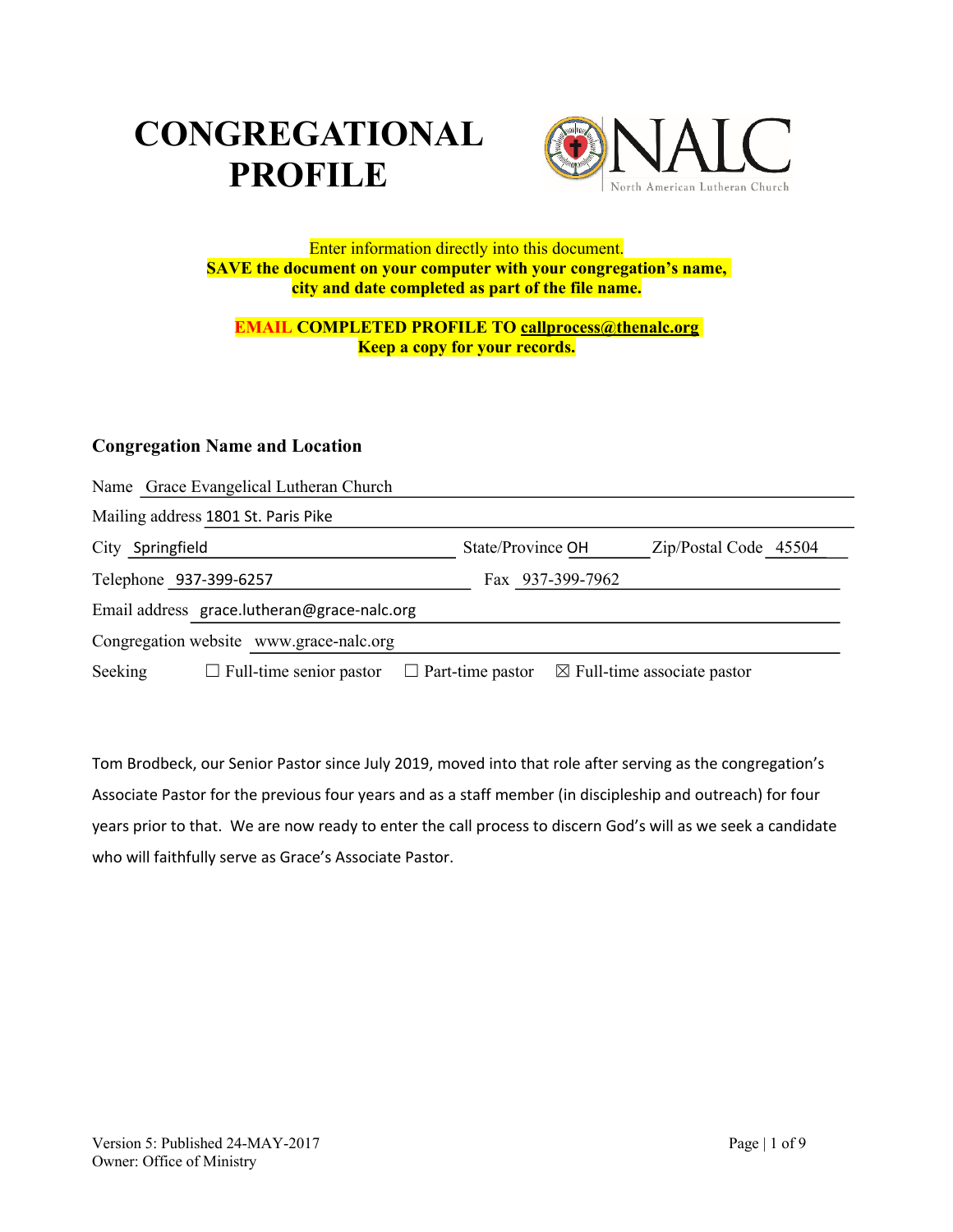# **Senior Pastor (as of June 16, 2019)**

|                  | Name Thomas M. Brodbeck                   |                         |                       |
|------------------|-------------------------------------------|-------------------------|-----------------------|
|                  | Mailing address 1649 Winding Trail        |                         |                       |
| City Springfield |                                           | State/Province OH       | Zip/Postal Code 45503 |
|                  | Church phone 937-399-6257                 | Home phone 937-390-6338 |                       |
|                  | Email address tom.brodbeck@grace-nalc.org |                         |                       |

# **Congregational President**

| Name Steve Garrett                   | Title President, Grace Council             |
|--------------------------------------|--------------------------------------------|
| Mailing address 542 Sparta Drive     |                                            |
| City Springfield                     | State/Province OH<br>Zip/Postal Code 45503 |
| Home phone 937-399-2420              | Cell phone 937-238-7000                    |
| Email address sgarrett@rgsellers.com |                                            |

# **Call Committee Co-Chair**

| Name Eric Leeth                    |                                            |
|------------------------------------|--------------------------------------------|
| Mailing address 823 Torrence Drive |                                            |
| City Springfield                   | State/Province OH<br>Zip/Postal Code 45503 |
| Home phone 937-399-5960            | Cell phone 937-925-0468                    |
| Email address eleeth15@gmail.com   |                                            |

## **Call Committee Co-Chair**

| Name Su-Ann Newport                   |                                            |
|---------------------------------------|--------------------------------------------|
| Mailing address 103 Englewood Road    |                                            |
| City Springfield                      | State/Province OH<br>Zip/Postal Code 45504 |
| Home phone none                       | Cell phone 937-206-4506                    |
| Email address suann.newport@gmail.com |                                            |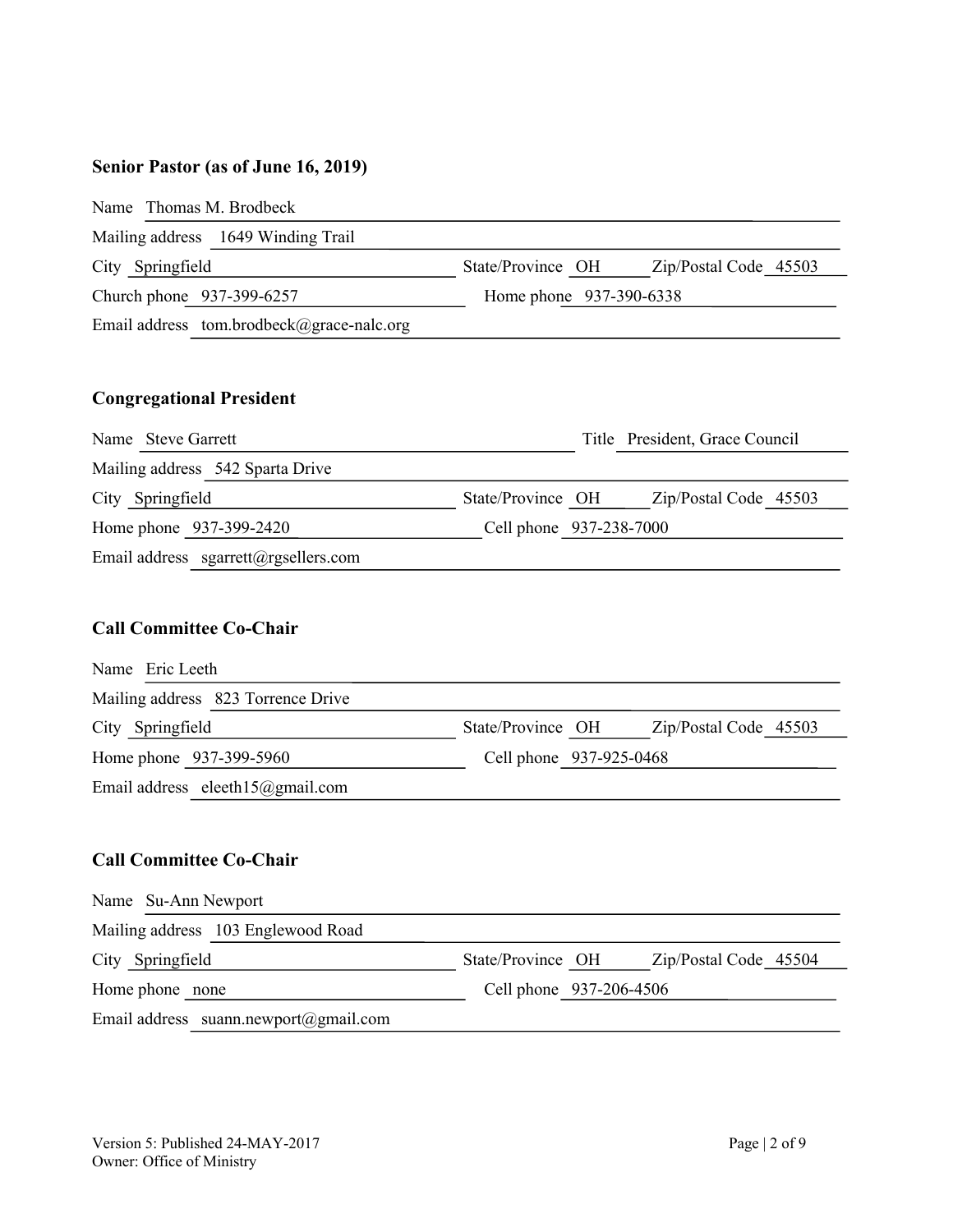## **Congregational Demographics**

Number of **paid** staff (full- or part-time): Clergy 1 Lay professionals 6 Secretarial 2

Average worship attendance 208 Average Sunday school attendance 50

#### **Indicate the type of community in which your congregation is located (is it small town, small city, suburban, large city, farming, industrial, etc.).**

Small City

#### **Describe the congregation's ethnic composition and age distribution.**

99% Caucasian; 1% Mixed Race 0-19: 138; 20-39: 106; 40-59: 106; 60-79: 212; 80-99: 67

#### **Does the congregation have a clear vision for mission — a clear and shared understanding of where God is leading you? If so, state it as succinctly as possible.**

Yes. Our mission is to be a caring community of believers, committed to the development of a culture of disciple-making (disciples who make disciples). Our discipleship pathway seeks to equip people who are "Growing in G.R.A.C.E.": **G**rowing in God's Word, **R**e-telling His story, **A**pplying their spiritual gifts, **C**ultivating accountable relationships and **E**xalting God through worship. In all things we seek to be a church where we are "Receiving the Lord and Revealing His Love."

In particular, the leadership of the congregation (which includes the Congregation Council, staff members, Ministry Area Coordinators, Ministry Team Leaders and other long-range planning teams and appointed/elected committees) has a clear vision for mission. Grace's ever-increasing emphasis on discipleship is a perfect example of that. The ongoing goal, of course, is to extend this clear vision to the rest of our membership.

#### **What are the primary goals of your congregation?**

Our seven-point vision statement will serve to guide us through the remainder of this decade.

We are a community of faith that is

- 1. Wholeheartedly centered on the Word of God
- 2. Pursuing vibrant expressions of worship and prayer
- 3. Passionately engaged in making disciples and disciple-makers
- 4. Lovingly provided a network of care and support
- 5. Intentionally proclaiming the good news of Jesus Christ beyond the walls of the facilty
- 6. Consistently developing new generations of quality Christian leaders
- 7. Purposefully impacting our community and region through
	- a. Strategic partnerships with existing faith-based ministries
	- b. Co-ministry with smaller and struggling congregations who seek renewal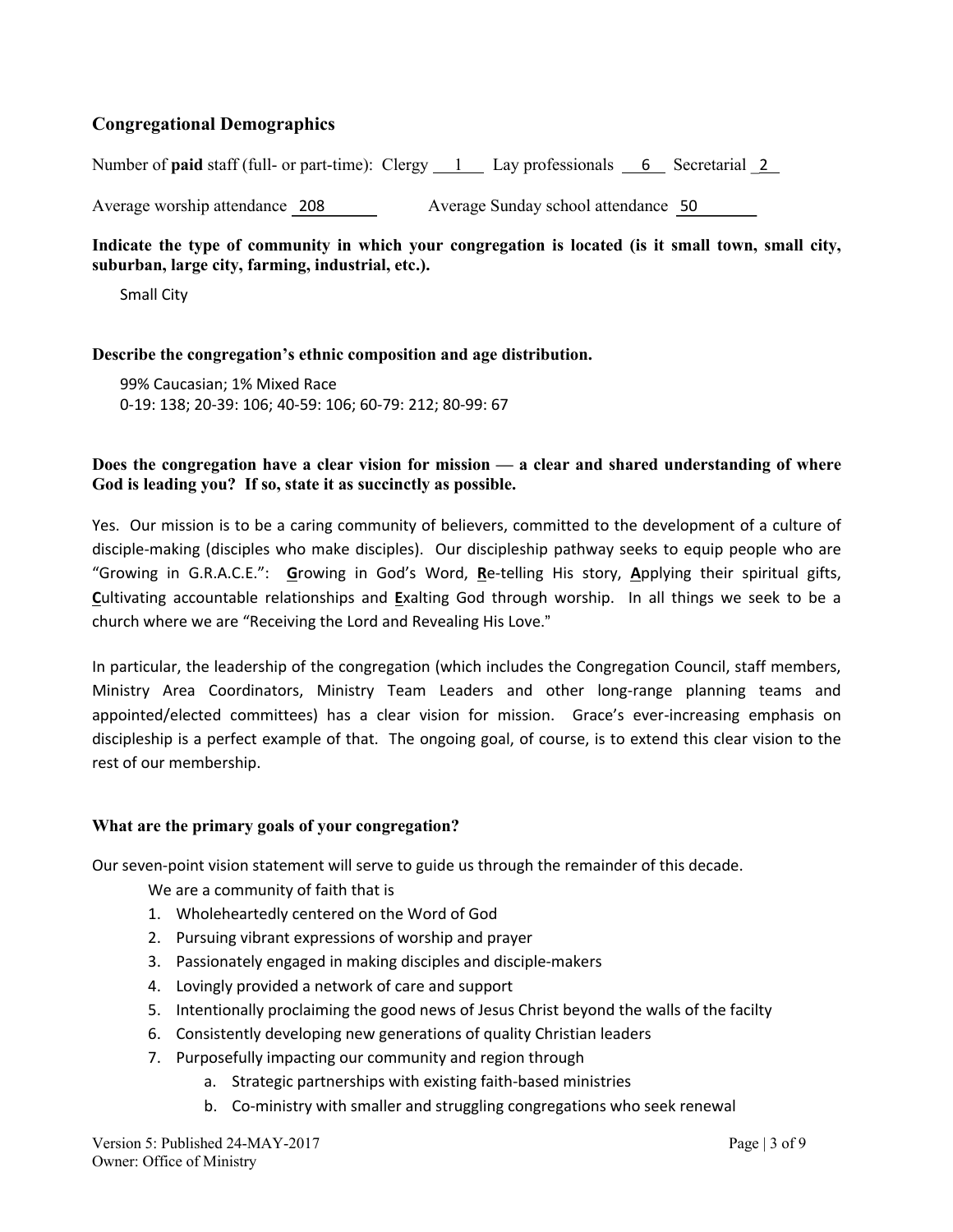- c. Planting new congregations
- d. Targeting ministry to younger families in our neighbors through practical engagement in our schools and other community organizations

#### **Describe your congregation's worship practice (liturgy, hymns, vestments, music, hymnals, and frequency of Holy Communion).**

We are a liturgical church, guided by the Christian Church year … its seasons, themes, lectionary, and parament/vestment colors. The *Lutheran Book of Worship*, *With One Voice* and *The Hymnal Supplement* are our primary worship books. Our Senior Pastor writes special worship orders for some of our festival days. Our worship style is musically blended, involving our pipe organ, grand piano, hand bells/chimes, and a variety of other music instruments, along with the Sanctuary Choir and numerous vocal soloists. We celebrate the Sacrament of Holy Communion at every worship service. Sunday services at 8:00 and 10:45 AM are traditional, and the 10:45 AM service is live streamed through YouTube. Our contemporary worship service is offered at 10:45 a.m. on the first Sunday of each month. We also offer midweek worship services during the Advent and Lenten seasons.

#### **Describe your congregation's Christian education ministry.**

Children/Youth Discipleship: We have the goal of maintaining broad and purposeful, God-inspired programs for our young families (with pre-kindergarten children through 12<sup>th</sup> grade youth), as well as for the unchurched. Our program is called "Faith Journey" and combines an in-house curriculum built on Lutheran foundations, with supplemental curriculum emphasizing a relationship with Jesus and our call to discipleship.

Catechism at Grace is part of the Faith Journey curriculum, taught through yearly Sunday school classes (cumulative teachings freshman and sophomore years), with an expectation of regular attendance in both Sunday school and worship, and documentation to prove such. Additional expected activities in order to qualify for the "Affirmation of Baptism" rite at the end of the sophomore year include "Super Sundays" (entire Sunday morning sessions led by one of the Pastors and the Youth Director, twice a year), 24- to 48 hour retreats each quarter that include 4-part curriculums and relationship building, and an annual out-ofstate Work Camp Mission Trip. After the sophomore year, the juniors and seniors follow a similar track to qualify for the "Commissioning to Discipleship" rite at the end of their senior year of high school.

Adult education is a subset of our overall discipleship effort. Whereas the entire discipleship ministry emphasizes life transformation through relationship (life to life), the teaching portion of our adult education ministry focuses on increased Bible knowledge and practical application of its teachings. Classes/courses are offering in four formats:

1. Adult Sunday School occurs at 9:15 a.m. each week (in between our two worship services). Examples of offerings in the past year include: such topics as "knowing God's will for your life," "developing a Christian worldview," "Lutheran worship," and "the book of James."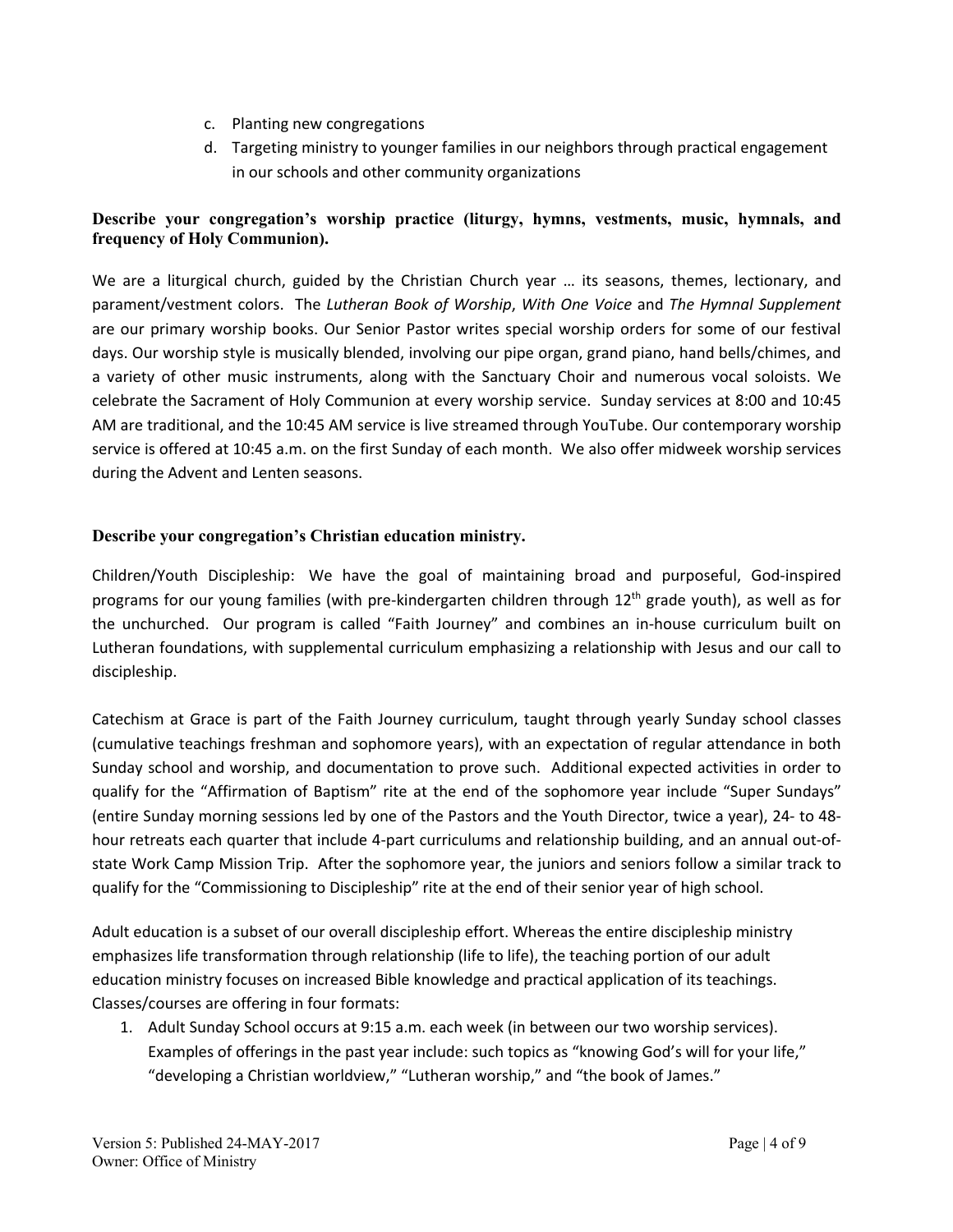- 2. Three weekly Adult Bible studies, each currently studying the lectionary texts for the upcoming Sunday.
- 3. Wednesday Night FUEL courses meet in the fall and winter, concluding prior to the start of Advent and Lent. These are designed to be in-depth studies of books of the Bible. In the past year we completed a course in Revelation. We will study Romans in the fall of 2022.
- 4. Other focused studies, such as large group Women's Bible studies.

Grace pastors take the lead in choosing, designing, and facilitating these courses, with the capable assistance of lay facilitators as well. The goal is to offer multiple courses each week. The recent pandemic necessitated the scaling back of that goal, but plans are to be back on track by the fall of 2022. Grace also uses the resources of Right Now Media for these courses.

#### **Describe the congregation's current activities for mission and outreach.**

Our Ministry Plan directly supports twelve Community Outreach programs (Celebrating Recovery House, Springfield Soup Kitchen, Children's Rescue Center, Choosing Hope Adoptions, Baskets of Grace Food Ministry, Habitat for Humanity of Greater Dayton, Kairos Prison Ministry, Oesterlen Services for Youth, Pregnancy Resource Clinic of Clark County, Safe Harbor House, Springfield City Youth Mission, Encompass Connection Center) and two International Ministries (Naomi's Heart Mission in the Philippines and Malawi Orphan Care in Africa). Our Ministry Plan also supports our members participating in mission trips either locally or internationally. Grace also provides funding to a variety of causes through Sunday school offerings and special events, Bible study and worship for Springfield Manor Assisted Living, Grace Garden Harvest Table (with proceeds to local food banks), St. John's Food Pantry, Coat Collections, Lutheran World Relief (Quilts and World Hunger), hosting of annual Summer or Fall Fest for our community, NALC Disaster Relief Ministry, Hospice Pillows, Faith Works, Jefferson Street Oasis Garden, Kids Hope, and Operation Christmas Child. We are part of a team to bring LifeWise daytime Bible education for school aged children to our community. We are also newly participating in the Care Portal ministry which connects needs of local children and families with community and faith-based resources.

**The NALC is committed to moving away from an institutional understanding of the Church, to the biblical commission to be a community of followers of Jesus who focus on being disciples and making disciples. Which best describes your congregation's understanding of this movement? [Type an X by the appropriate response]**

- \_\_\_\_ Totally unaware
- **Have heard about it**
- **EXECUTE:** Have been involved personally
- $\angle X$  Some in the congregation are involved, some aren't
- Congregation understands, is on-board and involved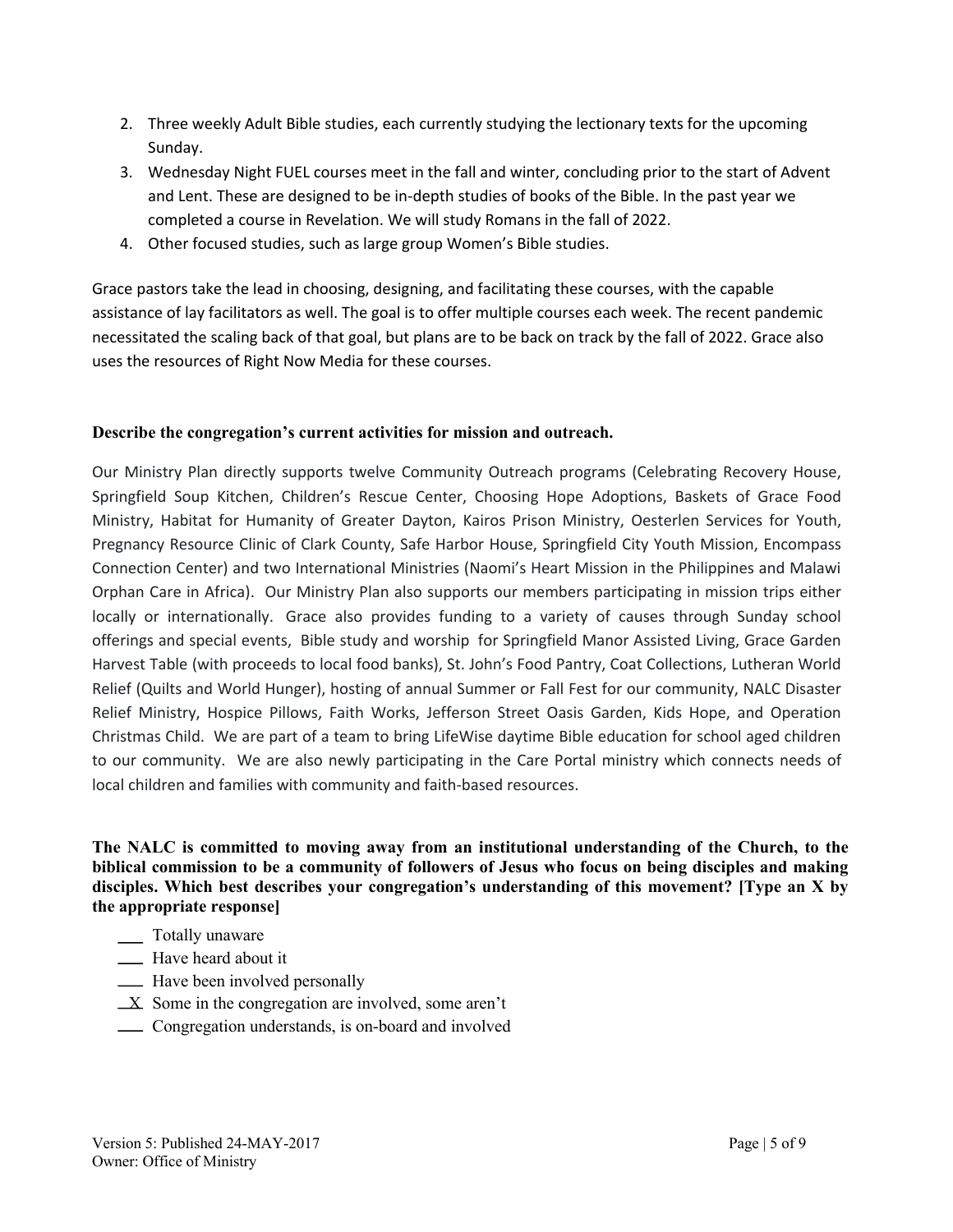## **List the** *Top Five Things* **your congregations hopes for in its next Associate Pastor**

- *1)* Dedicated to Personal Spiritual Growth diligent in personal Bible Study, devotions, prayer, and private time with God.
- **2)** Experienced with and passion for growing the Discipleship culture within our church.
- **3)** Genuine, personable, approachable for all age groups from being able to engage and build relationships with our children and youth to possessing a Shepherd's heart (comforter, friend and confidant to those visited in homes, hospitals and care facilities) to being a community liaison, successfully interacting with those outside the church.
- **4)** A Visionary able to effectively partner with the Senior Pastor, Congregation Council and other church leaders to cast a vision and inspire disciples.
- **5)** An Educator able to teach and inspire from the pulpit, in classes and one on one; able to fruitfully mentor, develop, and teach lay leaders.

#### **What were the three most significant events in your congregation's history? Provide the years in which these events happened and why they are important to your congregation.**

Besides the historic move/transition from the ELCA to the NALC:

- In 1999, Grace moved from its location at 21 East Harding Road to a newly built facility at 1801 St. Paris Pike. Our new facility (which is all on one floor) is much more accessible to our older members and those with disabilities, as the old church had a challenging flight of stairs up to the sanctuary as well as downstairs to the fellowship hall. The St. Paris Pike facility also has a much larger worship space, significant areas for Christian education, and a wonderful Community Center that allows us to support Outreach ministries in the community.
- In the early 1970's, there was a shift from the majority of ministry being performed by the pastor (only 1 pastor at the time) to the majority of ministry being performed by lay members. We remember when only the pastor offered communion, served as lector, visited members in hospitals and care facilities, etc. Things have changed dramatically since then. The creation of the Director of Volunteer Ministries/Director of Lay Ministry/Director of Discipleship position in the early 1990's considerably expanded lay involvement in nearly all areas of ministry.
- Within the last decade, Grace expanded its new facility by creating a Community Center, and this has had a major impact on dozens of Outreach ministries in our city. We consistently host events (fundraisers, recognition banquets, informational dinners) led by a variety of locally funded Christian outreach organizations. We offer the use of our space for free, and our Tables of Grace Team (somewhat of a catering ministry) regularly provides meals for these gatherings of 150 – 250 people.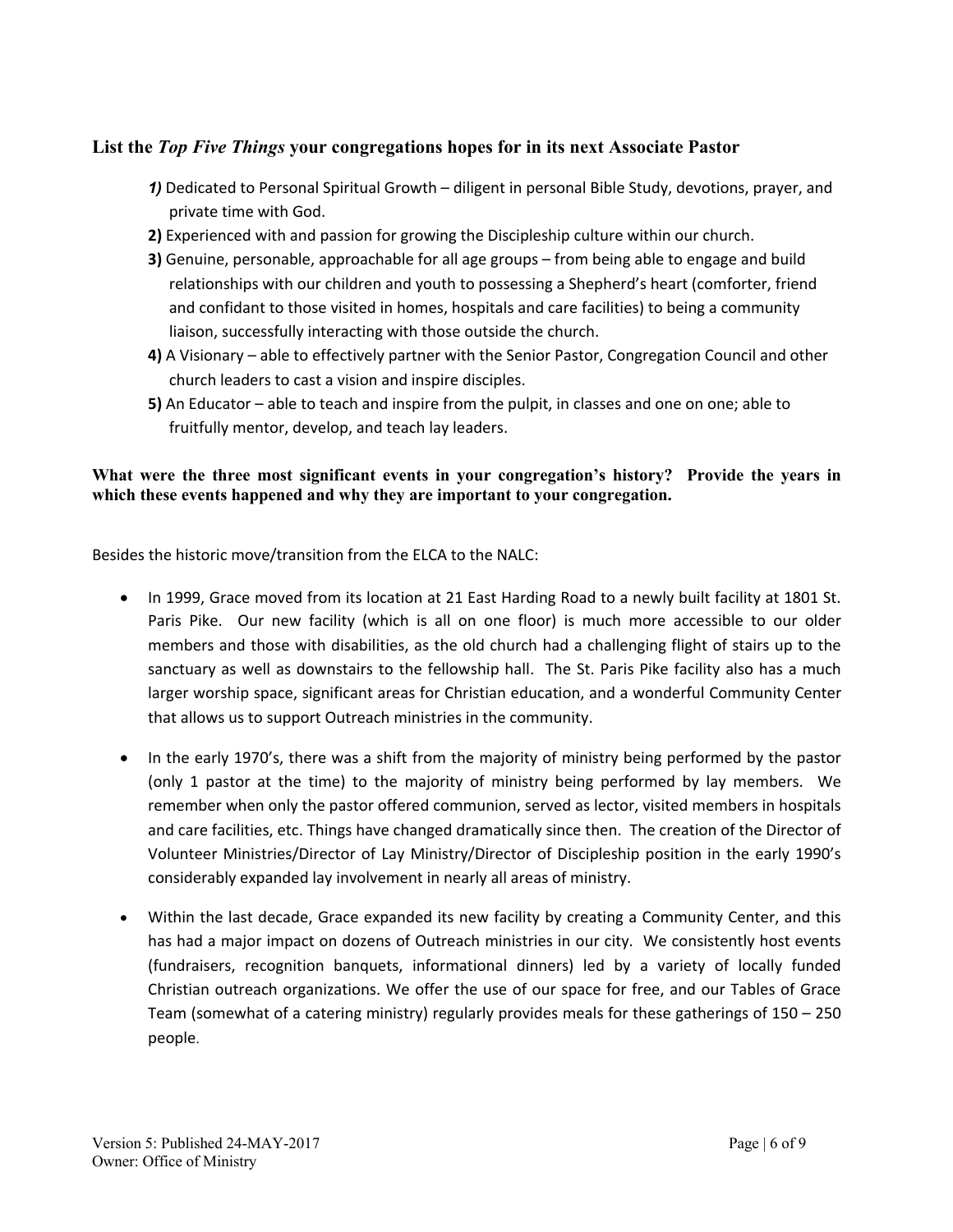**Has your congregation participated in the Congregational Workshop Preparatory to the Call Process? [Type an X by the appropriate response]**

 **X Yes No Note: The workshop was held in August of 2018.**

#### **What were the three most significant results of the workshop?**

- 1. Reinforcing the critical nature of the church being the "Body of Christ." When the 75 people present were asked, "What body part are you?," it was obvious that no part was more important than another and that each part relies on all the others. Each part must keep working even if one part leaves – e.g. the retirement of our Senior Pastor. We must all continue to use our gifts to move the church forward.
- 2. The "Where We Are" activities, identifying the things we've yet to learn/incorporate into our church, including:
	- Increasing cross-generational relationships
	- Fully impacting our immediate community through Bible Study, Life to Life and more
	- Adapting, without compromising, to the needs of families and young adults (the years immediately after high school/college)
- 3. Recognition that we are richly blessed (beautiful and extensive facility, grounded in scripture, transparent and grounded Council, numerous ministries, abundance of outreach, welcoming congregation, etc.).

#### **Describe the nature and extent of any significant current or recent conflict in the congregation. Is this conflict resolved, or ongoing? If resolved, how was it resolved?**

The decision to move from the ELCA to the NALC was quite the conflict because of a large contingency of lifelong ELCA Lutherans and the result of the hot button changes involved (e.g. no gay or lesbian ministers). Our church leadership's strategy for handling the conflict – with some thinking we should "stay" and others thinking we should "go" based purely on their initial reaction to wording of the new denominational constitution– was extremely thorough! It was about education (Sunday school classes, special congregational meetings, Bible studies, newsletter articles, etc.) and taking our time moving through the process.

We believe this approach is used regularly and successfully within our church when it comes to disagreements/misunderstandings. We've always tried to respect one another's opinions, with the understanding that we eventually will be making a decision either based on majority (if a congregational vote is required) or the final say by our Congregation Council. Grace's Council is a consistently diverse and well-rounded group, voted in by the congregation and very capable of making difficult decisions after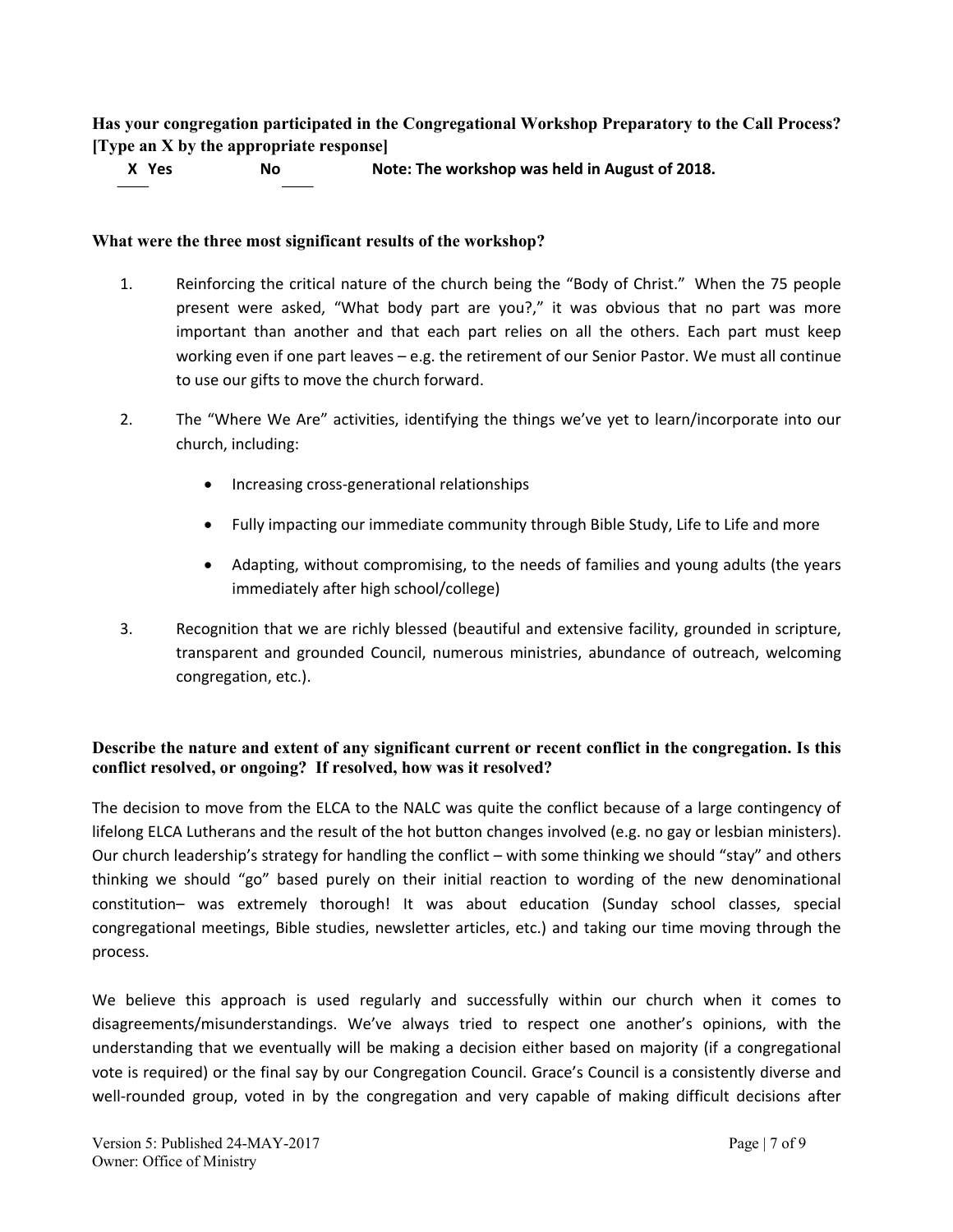prayerful discernment of what is in the best interest of the church.

**How does your congregation handle conflict/tension? Which of the following do you think best describes your congregation? [Type an X by the appropriate response]**

- X As a church, we respect and listen to each other and work things through without generating divisiveness.
- As a church, we try to respect and listen to each other, but it is not uncommon for differences of opinion to be a problem and for some people to choose sides. Some have left our church because of conflict.
- Conflict hurts our sense of unity, but we tend not to talk about it.
- Painful experience with conflict has been present, but it has been worked through, and we have learned from the experience.
- We have had some painful experiences with conflict, and they linger in the background.

#### **What was the nature of the relationship between your pastors and the congregation? Positive? Struggling? Cooperative? Tense?**

Our pastors have been like Shepherds leading and caring for God's flock.

#### **How did your council/congregational leaders work together with your last pastors? [Type an X by the appropriate response]**

- X Leadership is shared, with shared decision-making
- Pastor makes important decisions
- Council makes decisions with pastoral input
- Council makes decisions without pastoral input

#### **Are your pastors members of council with: [Type an X by the appropriate response(s)]**

Voice X Vote

#### **Congregational finances**

Total budget for last fiscal year: \$ 730,206

Benevolence to the North American Lutheran Church: \$ 25,000

Other benevolence: \$ 54,113

Total debt of the congregation:  $\oint$  0

Note: There is no remaining debt from a \$2.4 million building expansion project.

Total savings, reserves, and endowments: \$ 604,187